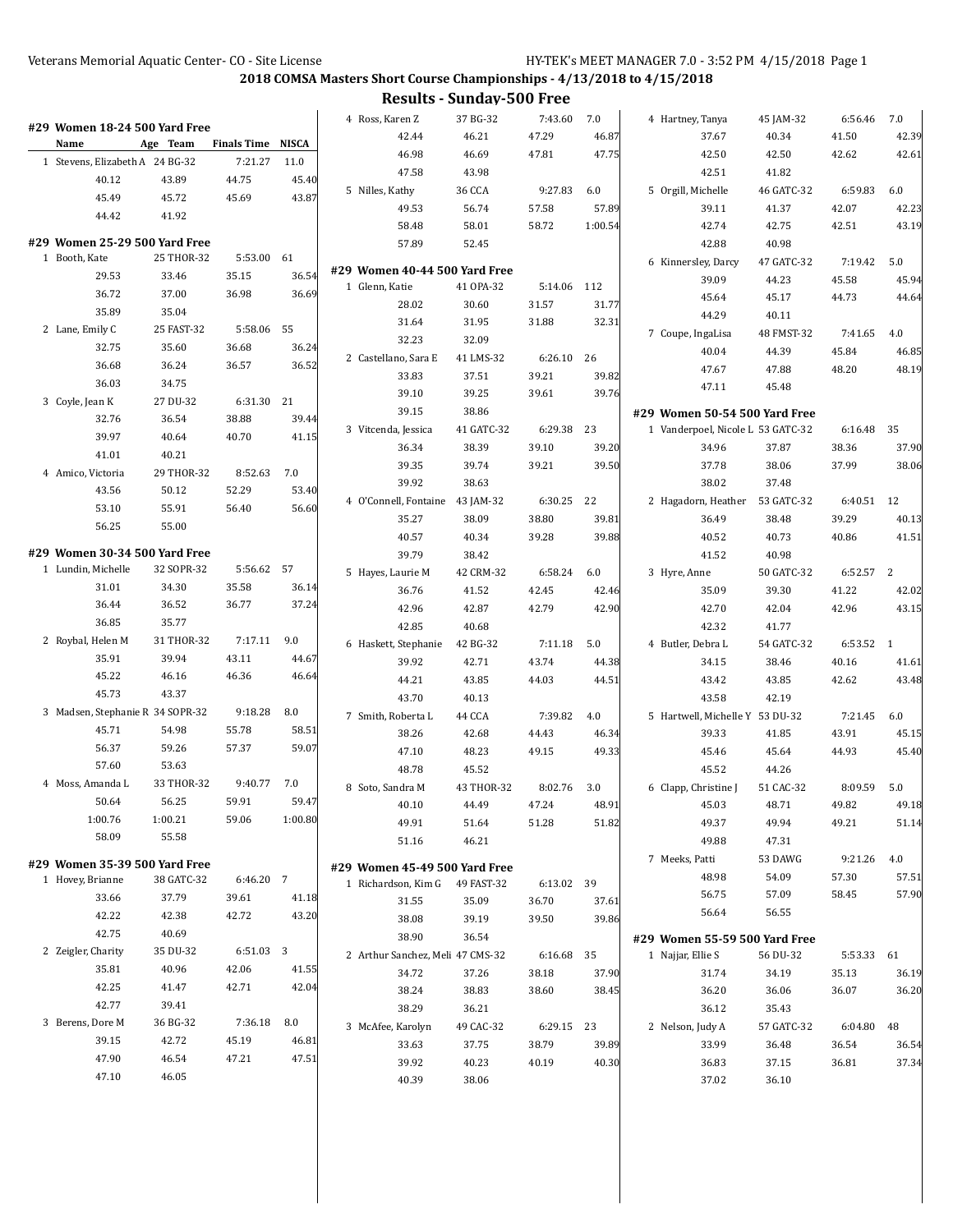**2018 COMSA Masters Short Course Championships - 4/13/2018 to 4/15/2018**

## **Results - Sunday-500 Free**

| (#29 Women 55-59 500 Yard Free)                                    |            |            |                | 3 Panos, Angie                                     | 68 CCA        | 9:30.42    | 8.0     | 3 Owens, Daniel             | 35 DU-32   | 6:24.71 8  |       |
|--------------------------------------------------------------------|------------|------------|----------------|----------------------------------------------------|---------------|------------|---------|-----------------------------|------------|------------|-------|
| 3 Garnier, Kathy L                                                 | 57 CAC-32  | 6:06.71 46 |                | 52.01                                              | 57.17         | 58.75      | 58.43   | 35.22                       | 38.76      | 39.10      | 39.09 |
| 33.71                                                              | 36.16      | 37.78      | 37.62          | 57.84                                              | 57.68         | 57.42      | 58.17   | 39.36                       | 38.71      | 38.70      | 38.59 |
| 37.36                                                              | 37.36      | 36.71      | 36.84          | 58.60                                              | 54.35         |            |         | 39.20                       | 37.98      |            |       |
| 36.46                                                              | 36.71      |            |                |                                                    |               |            |         | 4 Linn, John G              | 39 SOPR-32 | 6:44.57    | 7.0   |
| 4 Waeschle, Karen L                                                | 55 SSMS-32 | 6:28.98    | 23             | #29 Women 70-74 500 Yard Free<br>1 Anziano, Marcia | 73 OPA-32     | 8:58.60    | 11.0    | 33.05                       | 36.21      | 38.62      | 40.37 |
| 34.17                                                              | 38.23      | 39.82      | 39.87          | 49.21                                              | 54.32         | 54.97      | 55.23   | 41.64                       | 42.44      | 42.87      | 43.51 |
| 39.66                                                              | 39.48      | 39.67      | 39.60          | 54.87                                              | 55.24         | 54.36      | 53.34   | 43.53                       | 42.33      |            |       |
| 39.89                                                              | 38.59      |            |                | 54.54                                              | 52.52         |            |         | 5 Nelson, Mark A            | 36 CAC-32  | 7:03.26    | 6.0   |
| 5 Dullea, Melanie J                                                | 56 SS      | 6:39.07 14 |                | 2 Noble, Ann                                       | <b>70 CCA</b> | 10:23.35   | 9.0     | 1:20.10                     | 1:29.35    | 1:28.76    | 43.79 |
| 34.17                                                              | 38.56      | 40.42      | 41.00          | 54.47                                              | 1:03.81       | 1:04.18    | 1:04.43 | 42.50                       | 40.98      | 37.82      | 52.30 |
| 41.53                                                              | 41.42      | 41.40      | 41.03          | 1:04.13                                            | 1:04.43       | 1:03.02    | 1:03.41 | 23.31                       |            |            |       |
| 40.70                                                              | 38.84      |            |                | 1:02.71                                            | 58.76         |            |         | #30 Men 40-44 500 Yard Free |            |            |       |
| 6 Przekwas, Julie                                                  | 55 DU-32   | 7:39.03    | 5.0            |                                                    |               |            |         | 1 Robinson, Eric J          | 41 PTT-32  | 5:34.12 57 |       |
| 41.39                                                              | 45.91      | 47.96      | 47.39          | #29 Women 75-79 500 Yard Free                      |               |            |         | 29.98                       | 32.27      | 32.92      | 32.93 |
| 47.41                                                              | 47.41      | 46.95      | 46.17          | 1 Wise, Louise                                     | 75 DAWG       | 9:04.38    | 11.0    | 33.39                       | 33.44      | 33.84      | 34.87 |
| 45.95                                                              | 42.49      |            |                | 49.77                                              | 55.10         | 55.77      | 55.50   | 34.95                       | 35.53      |            |       |
| 7 Morrison, Mary E                                                 | 58 CMS-32  | 9:25.51    | 4.0            | 56.43                                              | 55.85         | 54.49      | 56.50   | 2 Riccardi, Demian          | 40 BG-32   | 6:05.20    | 26    |
| 46.75                                                              | 55.85      | 59.21      | 59.56          | 53.71                                              | 51.26         |            |         | 33.08                       | 36.46      | 37.68      | 38.01 |
| 59.24                                                              | 59.15      | 57.91      | 57.61          | #29 Women 80-84 500 Yard Free                      |               |            |         | 37.82                       | 37.16      | 37.58      | 36.87 |
| 57.75                                                              | 52.48      |            |                | 1 Oberg, Jane G                                    | 80 DU-32      | 8:57.62    | 11.0    | 36.54                       | 34.00      |            |       |
| 8 Clendenen, Karen A 55 CCA                                        |            | 12:15.02   | 3.0            | 46.76                                              | 51.66         | 54.20      | 55.37   | 3 Crosscup, Daniel W        | 42 FAST-32 | 6:09.15    | 22    |
| 1:10.37                                                            | 1:12.99    | 1:16.25    | 1:15.26        | 55.69                                              | 55.49         | 55.64      | 55.24   | 31.39                       | 35.45      | 37.20      | 37.86 |
| 1:16.79                                                            | 1:17.43    | 1:14.11    | 1:15.45        | 55.15                                              | 52.42         |            |         | 38.38                       | 38.24      | 38.52      | 38.07 |
| 1:14.59                                                            | 1:01.78    |            |                |                                                    |               |            |         | 37.70                       | 36.34      |            |       |
|                                                                    |            |            |                | #30 Men 18-24 500 Yard Free                        |               |            |         | 4 Droy, Dan                 | 44 GATC-32 | 7:20.88    | 7.0   |
| #29 Women 60-64 500 Yard Free<br>1 Achterberg, Elaine K 63 FMST-32 |            | 7:26.19    | 11.0           | 1 Porras, Felipe                                   | 22 FMST-32    | 6:01.28 29 |         | 35.98                       | 40.49      | 42.46      | 45.69 |
| 40.33                                                              | 44.34      | 45.87      | 45.74          | 31.47                                              | 34.56         | 35.74      | 37.13   | 45.76                       | 45.85      | 46.52      | 47.06 |
| 45.21                                                              | 45.62      | 46.24      | 45.14          | 37.36                                              | 38.28         | 37.28      | 37.66   | 47.84                       | 43.23      |            |       |
| 44.66                                                              | 43.04      |            |                | 36.85                                              | 34.95         |            |         |                             |            |            |       |
| 2 Jankovsky, Melissa L 63 SOPR-32                                  |            | 7:27.61    | 9.0            | #30 Men 25-29 500 Yard Free                        |               |            |         | #30 Men 45-49 500 Yard Free |            |            |       |
| 37.45                                                              | 42.30      | 45.53      | 46.16          | 1 Sloss, Ryan                                      | 27 DU-32      | 6:03.13    | 28      | 1 Garland, Bob              | 48 GATC-32 | 5:14.73    | 80    |
| 46.79                                                              | 46.41      | 46.31      | 46.24          | 30.77                                              | 34.77         | 36.27      | 37.22   | 28.24                       | 31.48      | 32.27      | 32.38 |
| 45.72                                                              | 44.70      |            |                | 36.91                                              | 37.89         | 38.60      | 38.95   | 32.40                       | 32.82      | 31.60      | 31.32 |
| 3 Lyons, Julie A                                                   | 60 GATC-32 | 7:38.64    | 8.0            | 37.82                                              | 33.93         |            |         | 31.61                       | 30.61      |            |       |
| 40.85                                                              | 45.38      | 47.10      | 46.16          | #30 Men 30-34 500 Yard Free                        |               |            |         | 2 Weber, Brad               | 48 BG-32   | 6:00.40    | 30    |
| 1:35.73                                                            | 46.11      | 45.97      | 47.13          | 1 Fahey, Sean P                                    | 32 GATC-32    | 5:41.82    | 49      | 30.42                       | 35.31      | 36.60      | 36.91 |
| 47.10                                                              |            |            |                | 30.59                                              | 34.04         | 34.95      | 35.18   | 37.31                       | 37.37      | 38.10      | 37.76 |
|                                                                    |            |            | 7.0            | 35.04                                              | 34.42         | 35.85      | 34.87   | 36.78                       | 33.84      |            |       |
| 4 Lestikow, Polly B                                                | 64 CMS-32  | 7:52.33    |                | 34.35                                              | 32.53         |            |         | 3 Murphy, Seth              | 48 FMST-32 | 6:06.46    | 24    |
| 40.60                                                              | 45.65      | 47.64      | 48.16<br>48.72 | 2 Fahey, Brian J                                   | 31 PTT-32     | 6:09.23 22 |         | 32.48                       | 34.93      | 35.79      | 36.57 |
| 49.21                                                              | 48.32      | 48.40      |                | 31.42                                              | 35.86         | 36.49      | 37.56   | 37.38                       | 37.32      | 37.65      | 37.92 |
| 47.93                                                              | 47.70      |            |                | 38.31                                              | 38.67         | 38.76      | 39.12   | 37.81                       | 38.61      |            |       |
| 5 Guidas, Claire M                                                 | 60 SOPR-32 | 8:43.21    | $6.0\,$        | 38.15                                              | 34.89         |            |         | 4 Pazmino, Jorge E          | 48 AM-32   | 6:13.05 18 |       |
| 45.75                                                              | 51.35      | 53.36      | 53.96          |                                                    |               |            |         | 31.88                       | 35.25      | 37.11      | 37.49 |
| 54.91                                                              | 54.04      | 54.34      | 53.05          | #30 Men 35-39 500 Yard Free                        |               |            |         | 38.38                       | 37.32      | 37.62      | 39.35 |
| 53.36                                                              | 49.09      |            |                | 1 Fleischmann, Brian                               | 39 PPMS-32    | 5:02.11 97 |         | 39.42                       | 39.23      |            |       |
| #29 Women 65-69 500 Yard Free                                      |            |            |                | 27.86                                              | 29.97         | 30.15      | 30.32   | 5 Hilgartner, Rife          | 47 GATC-32 | 6:45.75    | 6.0   |
| 1 Roche, Carolyn M                                                 | 66 BAM-32  | 7:02.71    | 11.0           | 30.55                                              | 30.93         | 30.55      | 30.85   | 35.31                       | 38.98      | 40.58      | 41.08 |
| 37.39                                                              | 41.11      | 42.67      | 43.22          | 30.48                                              | 30.45         |            |         | 41.92                       | 41.51      | 42.29      | 41.95 |
| 43.51                                                              | 43.01      | 43.99      | 43.29          | 2 Batchelder, John R                               | 37 FMST-32    | 5:17.55 77 |         | 41.82                       | 40.31      |            |       |
| 43.16                                                              | 41.36      |            |                | 28.18                                              | 31.29         | 31.84      | 32.24   | 6 Cowan, Robert N           | 46 CAC-32  | 7:09.29    | 5.0   |
| 2 Young, Lydia L                                                   | 69 BRKM-32 | 9:01.72    | 9.0            | 32.45                                              | 32.51         | 32.56      | 32.55   | 39.34                       | 42.57      | 43.18      | 43.60 |
| 49.36                                                              | 54.75      | 55.69      | 55.95          | 32.26                                              | 31.67         |            |         | 43.86                       | 43.45      | 43.83      | 43.80 |
| 55.38                                                              | 55.27      | 55.57      | 54.92          |                                                    |               |            |         | 43.47                       | 42.19      |            |       |
| 53.95                                                              | 50.88      |            |                |                                                    |               |            |         |                             |            |            |       |
|                                                                    |            |            |                |                                                    |               |            |         |                             |            |            |       |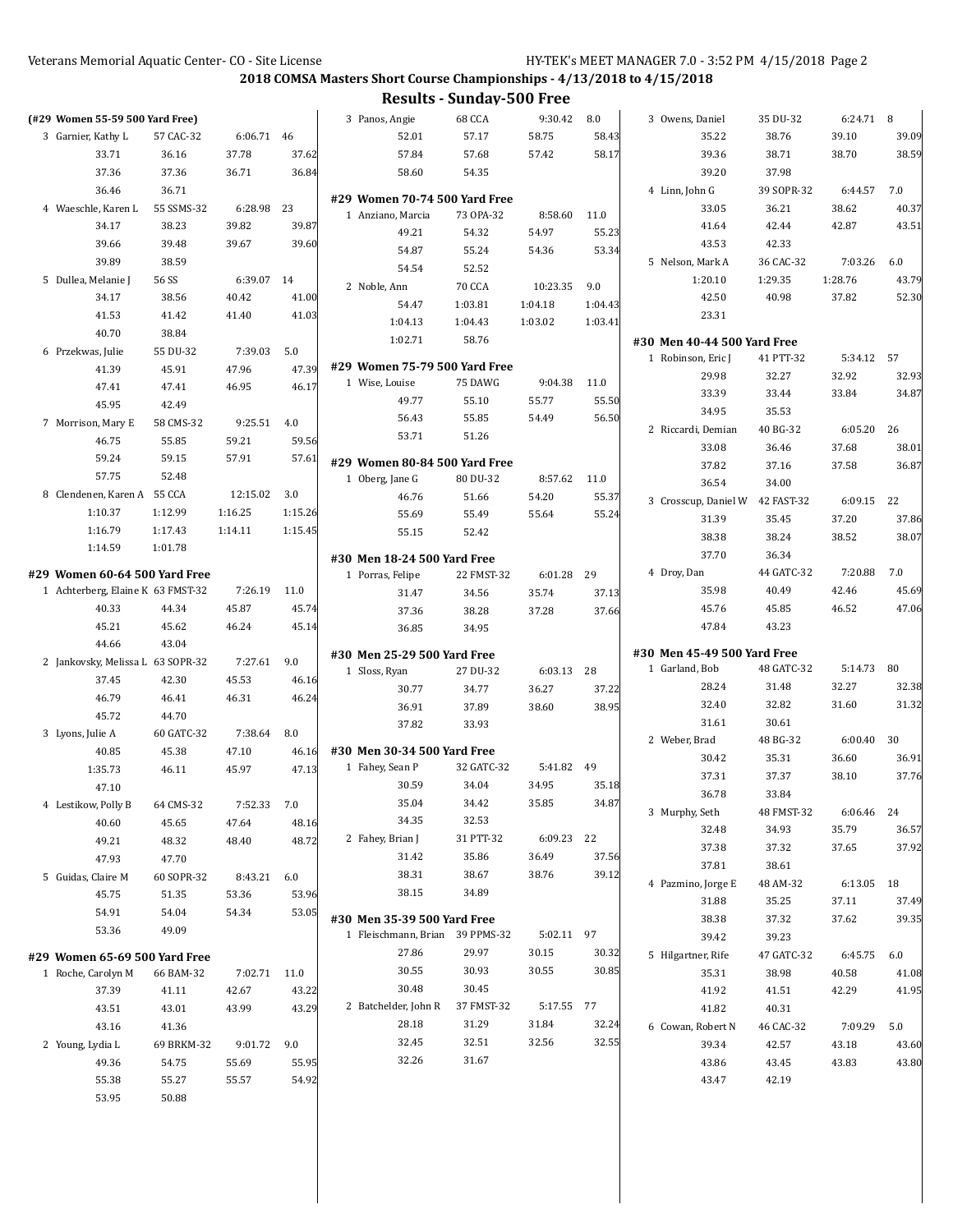**2018 COMSA Masters Short Course Championships - 4/13/2018 to 4/15/2018**

**Results - Sunday-500 Free**

| #30 Men 50-54 500 Yard Free<br>1 Wachendorf, Mark S 52 FMST-32 |            | 5:10.74 85 |       | 5 Edgerton, Karl L<br>33.03       | 55 UC32-32<br>35.26 | 5:59.82<br>34.97 | 31<br>35.76 | 3 Ott, William A<br>50.09                                        | 65 JAM-32<br>56.22 | 9:47.07<br>58.88 | 8.0<br>58.97 |
|----------------------------------------------------------------|------------|------------|-------|-----------------------------------|---------------------|------------------|-------------|------------------------------------------------------------------|--------------------|------------------|--------------|
| 28.49                                                          | 30.28      | 30.47      | 31.19 | 36.60<br>37.17                    | 36.51<br>36.19      | 37.30            | 37.03       | 1:00.38<br>0.05                                                  | 2:03.23            | 1:00.74          | 1:58.51      |
| 31.45                                                          | 31.67      | 32.09      | 31.98 | 6 Kelly, John F                   | 56 BG-32            | 6:55.37          | 5.0         |                                                                  |                    |                  |              |
| 32.07                                                          | 31.05      |            |       | 38.66                             | 40.51               | 40.98            | 41.74       | #30 Men 70-74 500 Yard Free                                      |                    |                  |              |
| 2 Barringer, Rob                                               | 52 DU-32   | 5:24.42    | 68    | 42.17                             | 42.22               | 42.36            | 42.60       | 1 Carney, Kent                                                   | 70 EVER-32         | 6:55.91          | 11.0         |
| 28.76                                                          | 31.44      | 32.48      | 33.02 | 42.33                             | 41.80               |                  |             | 35.60                                                            | 39.79              | 43.43            | 43.17        |
| 32.78                                                          | 33.28      | 33.35      | 34.03 | 7 Bever, Jeffrey L                | 55 BG-32            | 7.29.79          | 4.0         | 42.13                                                            | 43.49              | 43.65            | 43.83        |
| 33.70                                                          | 31.58      |            |       | 39.42                             | 42.51               |                  |             | 40.42                                                            | 40.40              |                  |              |
| 3 Wise, Mike                                                   | 53 DU-32   | 5:35.26    | 56    |                                   |                     | 44.38            | 45.14       | 2 Burson, William W                                              | 73 GATC-32         | 7:59.57          | 9.0          |
| 30.41                                                          | 32.88      | 33.70      | 33.87 | 46.04                             | 46.56               | 46.67            | 46.91       | 42.91                                                            | 45.95              | 46.85            | 49.01        |
| 34.07                                                          | 34.55      | 34.33      | 34.44 | 46.58                             | 45.58               |                  |             | 48.62                                                            | 48.93              | 49.78            | 49.48        |
| 34.11                                                          | 32.90      |            |       | #30 Men 60-64 500 Yard Free       |                     |                  |             | 49.82                                                            | 48.22              |                  |              |
| 4 Lawrence, Dietrich V 52 JAM-32                               |            | 5:52.31    | 38    | 1 Glenn, Tim P                    | 62 OPA-32           | 6:09.23          | 22          | 3 Vaughan, James M                                               | 71 DU-32           | 9:03.82          | 8.0          |
| 33.39                                                          | 36.35      | 36.34      | 36.49 | 33.11                             | 36.80               | 37.84            | 38.19       | 2:39.83                                                          |                    |                  |              |
| 36.86                                                          | 36.57      | 35.64      | 34.64 | 39.01                             | 37.52               | 36.54            | 36.40       | 4 Zaparanick, Robert R 72 CCA                                    |                    | 10:00.87         | 7.0          |
| 33.64                                                          | 32.39      |            |       | 37.53                             | 36.29               |                  |             | 51.22                                                            | 58.59              | 1:02.00          | 1:01.32      |
| 5 Brower, William P                                            | 51 LMS-32  | 6:10.24 21 |       | 2 Nolte, Chris C                  | 61 CAC-32           | 6:09.54          | 22          | 1:02.35                                                          | 1:01.83            | 1:03.15          | 1:01.75      |
| 31.68                                                          | 34.23      | 35.77      | 36.88 | 33.17                             | 36.50               | 37.29            | 37.79       | 1:01.69                                                          | 56.97              |                  |              |
| 38.26                                                          | 39.26      | 39.71      | 40.19 | 37.90                             | 38.16               | 37.92            | 37.84       | <b>Combined Team Scores</b>                                      |                    |                  |              |
| 39.27                                                          | 34.99      |            |       | 37.48                             | 35.49               |                  |             |                                                                  |                    |                  |              |
| 6 Vitcenda, Eric                                               | 54 GATC-32 | 6:17.74 14 |       | 3 Heggy, Terry A                  | 63 SOPR-32          | 6:25.65          | 8           | Combined Team Scores - Through Event 30                          |                    |                  |              |
| 30.57                                                          | 34.57      | 36.76      | 38.37 | 34.83                             | 38.91               | 40.98            | 40.49       | 1. Greenwood Athletic and Tennis                                 |                    |                  | 1719         |
| 38.89                                                          | 39.56      | 39.76      | 39.99 | 40.15                             | 39.83               | 38.82            | 38.82       | 2. University of Denver Masters                                  |                    |                  | 1413         |
| 39.90                                                          | 39.37      |            |       | 37.72                             | 35.10               |                  |             | Foothills Masters Swim Team<br>3.                                |                    |                  | 795          |
| 7 Metzmaker, Joseph P 54 PTT-32                                |            | 6:17.85 14 |       | 4 Culp, Michael E                 | 62 SS               | 6:52.80          | 7.0         | 4. Thornton Masters                                              |                    |                  | 707          |
| 33.06                                                          | 35.64      | 36.92      | 37.30 | 38.03                             | 41.64               | 43.04            | 43.31       | Bee Gees<br>5.                                                   |                    |                  | 673          |
| 38.63                                                          | 39.51      | 39.91      | 39.97 | 43.24                             | 42.72               | 41.47            | 40.41       | Colorado Athletic Club Inverne<br>6.                             |                    |                  | 485          |
| 39.75                                                          | 37.16      |            |       | 39.05                             | 39.89               |                  |             | 7. Fast Masters                                                  |                    |                  | 472          |
| 8 Le Vasseur, Andrew I 54 DU-32                                |            | 7:04.10    | 3.0   | 5 David, Brad G                   | 63 FMST-32          | 7:00.22          | 6.0         | 8.<br>Team Sopris Masters                                        |                    |                  | 455          |
| 37.40                                                          | 39.50      | 42.12      | 42.36 | 36.10                             | 41.55               | 41.97            | 42.08       | Cherry Creek Athletic Club<br>9.                                 |                    |                  | 420          |
| 44.71                                                          | 44.34      | 44.74      | 45.43 | 43.25                             | 43.86               | 43.40            | 43.48       | 10. Jeffco Aquatic Masters                                       |                    |                  | 398          |
| 45.99                                                          | 37.51      |            |       | 43.49                             | 41.04               |                  |             | 11. Uc32                                                         |                    |                  | 352          |
| 9 Bennett, Dean W                                              | 51 SS      | 8:50.91    | 2.0   | 6 Morrison, Jeffrey W             | 63 CMS-32           | 7:04.95          | 5.0         | 12. Pikes Peak Masters Swimming                                  |                    |                  | 340          |
| 45.39                                                          | 49.31      | 52.01      | 53.58 | 38.42                             | 41.72               | 42.12            | 42.36       | 13. Aurora Masters                                               |                    |                  | 282          |
| 54.92                                                          | 55.01      | 56.80      | 55.38 | 42.67                             | 42.78               | 43.99            | 44.71       | <b>Boulder Aquatic Masters</b><br>14.                            |                    |                  | 227          |
| 55.67                                                          | 52.84      |            |       | 45.48                             | 40.70               |                  |             | 15. Colorado Masters Swimming                                    |                    |                  | 215.5        |
|                                                                |            |            |       | 7 Ronat, Jon F                    | 62 FMST-32          | 7:15.36          | 4.0         | 16. Parker Tri Team                                              |                    |                  | 144          |
| #30 Men 55-59 500 Yard Free                                    |            |            |       | 38.96                             | 43.25               | 44.27            | 44.20       | 17. Lafayette Masters Swimming                                   |                    |                  | 128          |
| 1 Anderson, Kirk H                                             | 58 GATC-32 | 5:19.01 75 |       | 44.32                             | 44.44               | 45.05            | 44.45       | 18. South Suburban Finaddicts                                    |                    |                  | 123          |
| 29.53                                                          | 32.20      | 32.62      | 32.72 | 44.33                             | 42.09               |                  |             | Highlands Ranch Masters Club<br>19.                              |                    |                  | 120          |
| 32.70                                                          | 32.78      | 32.46      | 32.19 | 8 McDonough, Jim                  | 62 CCA              | 7:42.10          | 3.0         | 20.<br>Off Piste Aquatics                                        |                    |                  | 95           |
| 31.52                                                          | 30.29      |            |       | 38.34                             | 44.32               | 47.05            | 48.21       | <b>Steamboat Springs Masters Swim</b><br>21.                     |                    |                  | 89           |
| 2 Petersen, Craig                                              | 58 DU-32   | 5:27.48    | 65    | 48.47                             | 47.95               | 48.02            | 48.21       | <b>Breckenridge Masters</b><br>22.                               |                    |                  | 66           |
| 28.78                                                          | 31.92      | 32.18      | 32.57 | 47.78                             | 43.75               |                  |             | 23.<br>24 Hour Fitness                                           |                    |                  | 58           |
| 32.89                                                          | 33.46      | 33.76      | 33.81 |                                   |                     |                  |             | <b>Castle Rock Masters</b><br>24.                                |                    |                  | 56.5         |
| 34.08                                                          | 34.03      |            |       | #30 Men 65-69 500 Yard Free       |                     |                  |             | <b>JD Aquatic Masters</b><br>25.                                 |                    |                  | 53           |
| 3 Nelson, Kurt D                                               | 58 GATC-32 | 5:45.36 45 |       | 1 Tveitmoe, Robert N 65 JAM-32    |                     | 6:23.02 10       |             | 26.<br>Green Mountain Masters                                    |                    |                  | 46           |
| 30.53                                                          | 34.21      | 34.81      | 35.32 | 33.41                             | 37.80               | 39.41            | 39.84       | <b>Evergreen Masters</b><br>27.                                  |                    |                  | 41           |
| 35.81                                                          | 35.50      | 36.09      | 35.66 | 40.10                             | 39.70               | 39.42            | 38.89       | 28. New Mexico Masters Swimming<br>29.<br><b>Csst Masters</b>    |                    |                  | 36           |
| 34.86                                                          | 32.57      |            |       | 38.41                             | 36.04               |                  |             |                                                                  |                    |                  | 25<br>25     |
| 4 Melanson, Edward                                             | 55 UNAT    | 5:46.03    | 45    | 2 O'Donnell, Michael P 65 FMST-32 |                     | 6:27.78          | 6           | 29. Sea Devil Swimming Masters<br>31. Salt Lake Masters Swimming |                    |                  | 11           |
| 31.89                                                          | 34.73      | 34.95      | 35.07 | 33.22                             | 37.73               | 39.31            | 39.64       | 32. Ski Hi Aquatics                                              |                    |                  | 9            |
| 34.99                                                          | 34.92      | 35.09      | 35.19 | 39.83                             | 40.46               | 39.72            | 40.27       | 33. Unat                                                         |                    |                  | 7            |
| 35.23                                                          | 33.97      |            |       | 39.72                             | 37.88               |                  |             | 34. Uc45                                                         |                    |                  | 5            |
|                                                                |            |            |       |                                   |                     |                  |             |                                                                  |                    |                  |              |